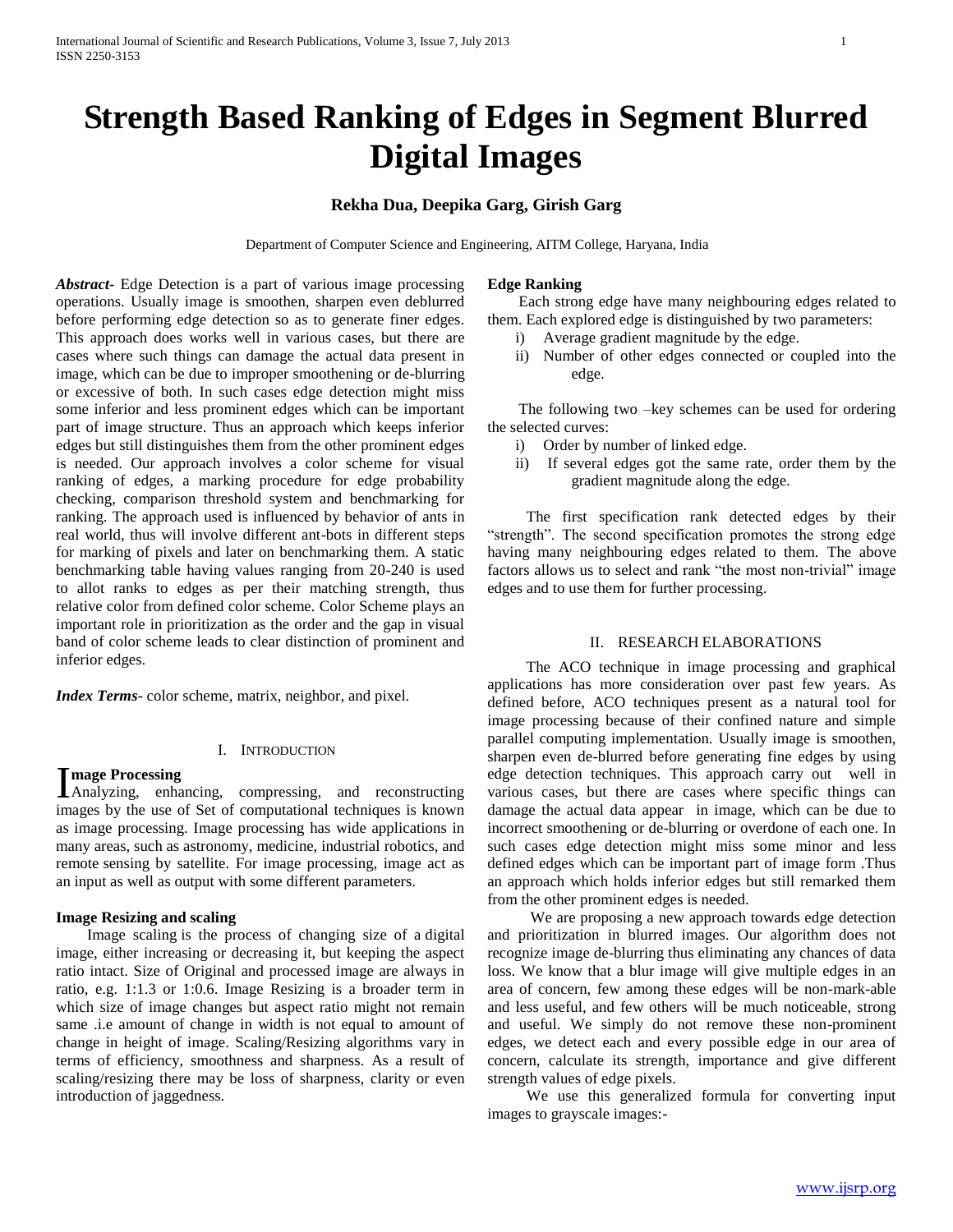**Grayscale Value= .299 \* red + .587 \* green + .114 \* blue**



**Figure1: Original Image**

| FF | FF | FF | FF | FF | FF | FF | FF | FF | FF | FF | FF | F<br>F | FF | FF | FF |
|----|----|----|----|----|----|----|----|----|----|----|----|--------|----|----|----|
| FF | FF | FF | FF | FF | FF | FF | FF | FF | FF | FF | FF | FF     | FF | FF | FF |
| FF | FF | FF | FF | FF | FF | 66 | œ  | œ  | 66 | FF | FF | FF     | FF | FF | FF |
| FF | FF | FF | FF | FF | 66 | œ  | œ  | œ  | oo | 66 | FF | FF     | FF | FF | FF |
| FF | FF | FF | FF | FF | 66 | œ  | 66 | œ  | oo | 66 | FF | FF     | FF | FF | FF |
| FF | FF | FF | FF | 66 | œ  | œ  | FF | FF | œ  | oo | 66 | FF     | FF | FF | FF |
| FF | FF | FF | FF | 66 | œ  | œ  | 66 | 66 | oo | oo | 66 | FF     | FF | FF | FF |
| FF | FF | FF | 66 | œ  | œ  | 66 | FF | FF | 66 | œ  | œ  | 66     | FF | FF | FF |
| FF | FF | FF | 66 | œ  | œ  | 66 | FF | FF | FF | oo | oo | 66     | FF | FF | FF |
| FF | FF | 66 | œ  | œ  | 66 | œ  | œ  | œ  | œ  | 66 | œ  | œ      | 66 | FF | FF |
| FF | FF | 66 | œ  | œ  | 66 | œ  | œ  | œ  | œ  | 66 | œ  | œ      | 66 | FF | FF |
| FF | FF | 66 | œ  | œ  | 66 | FF | FF | FF | FF | 66 | œ  | œ      | 66 | FF | FF |
| FF | FF | 66 | œ  | œ  | 66 | FF | FF | FF | FF | 66 | œ  | œ      | 66 | FF | FF |
| FF | FF | FF | FF | FF | FF | FF | FF | FF | FF | FF | FF | FF     | FF | FF | FF |
| FF | FF | FF | FF | FF | FF | FF | FF | FF | FF | FF | FF | FF     | FF | FF | FF |
| FF | FF | FF | FF | FF | FF | FF | FF | FF | FF | FF | FF | F<br>я | FF | FF | FF |

**Figure 2: Hex Memory Matrixes for Grayscale Image**

|   |   |   |   |   |   |        |   | 0 |   |   |   |        |   |   |   |
|---|---|---|---|---|---|--------|---|---|---|---|---|--------|---|---|---|
| ٥ | ٥ | ٥ | ٥ | ٥ | ٥ | ٥      | ٥ | ٥ | ٥ | ٥ | Ô | ٥      | ٥ | ٥ | ٥ |
| ٥ | 0 | ٥ | ٥ | ٥ | ٥ | 1      | 2 | 2 |   | 0 | Ō | ٥      | ٥ | ٥ | ٥ |
| ٥ | 0 | ٥ | 0 | ٥ | ı |        |   | 2 |   | ı | 0 | ٥      | ٥ | ٥ | ٥ |
| ٥ | ٥ | ٥ | 0 | ٥ | 1 | 2      |   | 2 | 2 | 1 | Ō | ٥      | ٥ | ٥ | ٥ |
| 0 | 0 | 0 | о | ı | 2 | 2      | 0 | 0 | 2 | 2 | ı | ٥      | Ō | Ō | ٥ |
| ٥ | Ō | Ō | ٥ | ı | 2 | 2      | 1 | 1 | 2 | 2 | ı | Ō      | ٥ | ٥ | ٥ |
| ٥ | Ō | Ō | ı | 2 | 2 | 1      | ٥ | 0 | ı | 2 | 2 | ı      | ٥ | ٥ | Ō |
| ٥ | O | ٥ | 1 | 2 | 2 | ٠<br>ı | ٥ | ٥ | 0 | 2 | 2 | 1      | ٥ | ٥ | ٥ |
| ٥ | ٥ | ı | 2 | 2 | ı | 2      | 2 | 2 | 2 | 1 | 2 | 2      | ı | ٥ | ٥ |
| ٥ | ٥ | ı | 2 | 2 | ı | 2      | 2 | 2 | 2 | ı | 2 | ٠<br>۰ | ı | ٥ | ٥ |
| ٥ | ٥ | ı | 2 | 2 | ı | ٥      | ٥ | ٥ | ٥ | 1 | 2 | 2      | ı | ٥ | ٥ |
| ٥ | ٥ | ı | 2 | 2 | ı | ٥      | ٥ | ٥ | ٥ | 1 | 2 | ٠<br>٠ | ı | ٥ | ٥ |
| ٥ | ٥ | ٥ | ٥ | ٥ | ٥ | ٥      | ٥ | ٥ | ٥ | ٥ | ٥ | ٥      | ٥ | ٥ | ٥ |
| ٥ | ٥ | ٥ | ٥ | ٥ | ٥ | ٥      | ٥ | ٥ | ٥ | ٥ | ٥ | ٥      | ٥ | ٥ | ٥ |
| σ | O | ō | Ō | ٥ | о | O      | ٥ | 0 | 0 | 0 | ٥ | ٥      | ٥ | ٥ | ٥ |
|   |   |   |   |   |   |        |   |   |   |   |   |        |   |   |   |

**Figure 3: Memory Matrix for Brick Cells**

## **Flowchart of Proposed Technique**



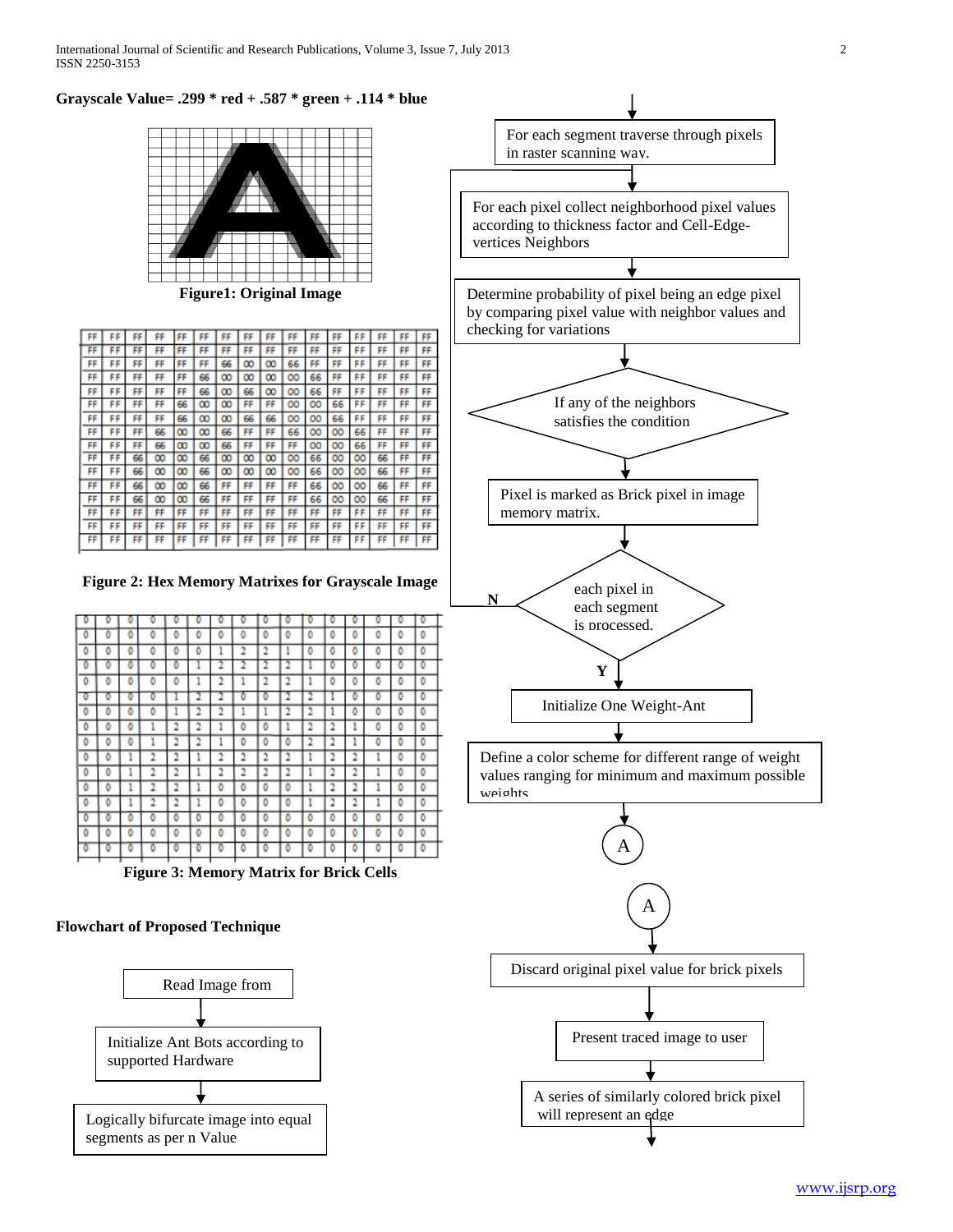Differentiate itself from other differently Colored edges.

## **Figure 4: Flowchart of proposed technique**

#### III. RESULTS AND FINDINGS

 Proposed approach is developed in .net C# technology. Tests were performed over various 256×256 sizes of standard test images.

 In test image, red color is assigned to the most prominent edge and blue color to the less prominent edge. Our approach mark edges with different color according to their strength. Each test image has different structure of edges from which some are clearly visible or some aren't. The difference is calculated by method defined in our approach. Some test image containing curved lines which is prioritized according to their edge strength by this proposed technique. So we can say that ACO gives clean and continuous edges and marks edges by strength with different colors.



**Figure 5: Input Test Image 1**



#### **Figure 6: Output Test Image 1**

 In this Image, separation and continuity exists between edges in regions. Still algorithm easily shows this distinction of edges with the help of different colors and prioritizes the edges by ranking them according to strength. After viewing the results it can be said that new proposed technique has provided expected results.

#### V. CONCLUSIONS

 With the proof of shown images and results, we can state that we have succesfully detected edges in normal as well as blurred digital images and ranked them using different color values, and this ranking can be visually connected by differently color marked edges according to their strength and importance.

 We have chosen to work with basic shapes having fragment blurs, so that input and results can be visually confirmed by humans. More complex images have also been included in our set of test inputs.

 Results appear to be above satisfactory for different sets of inputs, some of them can be visually corelated and some can't. Thus we can say that we have been successful in presenting and implementing a new approach for detecting and prioritizing edges in blurred digital images, without using any deblurring and loss of data.

#### ACKNOWLEDGMENT

 We would like to acknowledge and extend our heartfelt gratitude to Mentor, Institute, Parents and fellow well-wishers who have provided their support in completing this work.

#### **REFERENCES**

- [1] Yanfang Che "Ant Colony Search for Edge Detection" IEEE 4th International Congress on Image and Signal Processing 2011
- [2] M. Dorigo and S. Thomas, *Ant Colony Optimization*.Cambridge: MIT Press, 2004.
- [3] *https://en.wikipedia.org/wiki/Image\_scaling*
- [4] Jing Tian, Weiyu Yu, and Shengli Xie, "An Ant Colony Optimization Algorithm For Image Edge Detection", i.e. Proc. of the IEEE International, 2008.
- [5] Anna Veronica Baterina," Image Edge Detection Using Ant Colony Optimization**"** Wseas Transactions on Signal Processing,2010

#### **AUTHORS**

**First Author** – Rekha Dua, M.tech (CSE), AITM College,Haryana,India. Email:rekhaletusc@gmail.com **Second Author** – Deepika Garg, Assistant Professor, M.tech (CSE), AITM College,Haryana,India, Email: vipu1987@gmail.com **Third Author –**Girish Garg, B.E(CSE),AITM College, Haryana, India., Email:girish020986@gmail.com